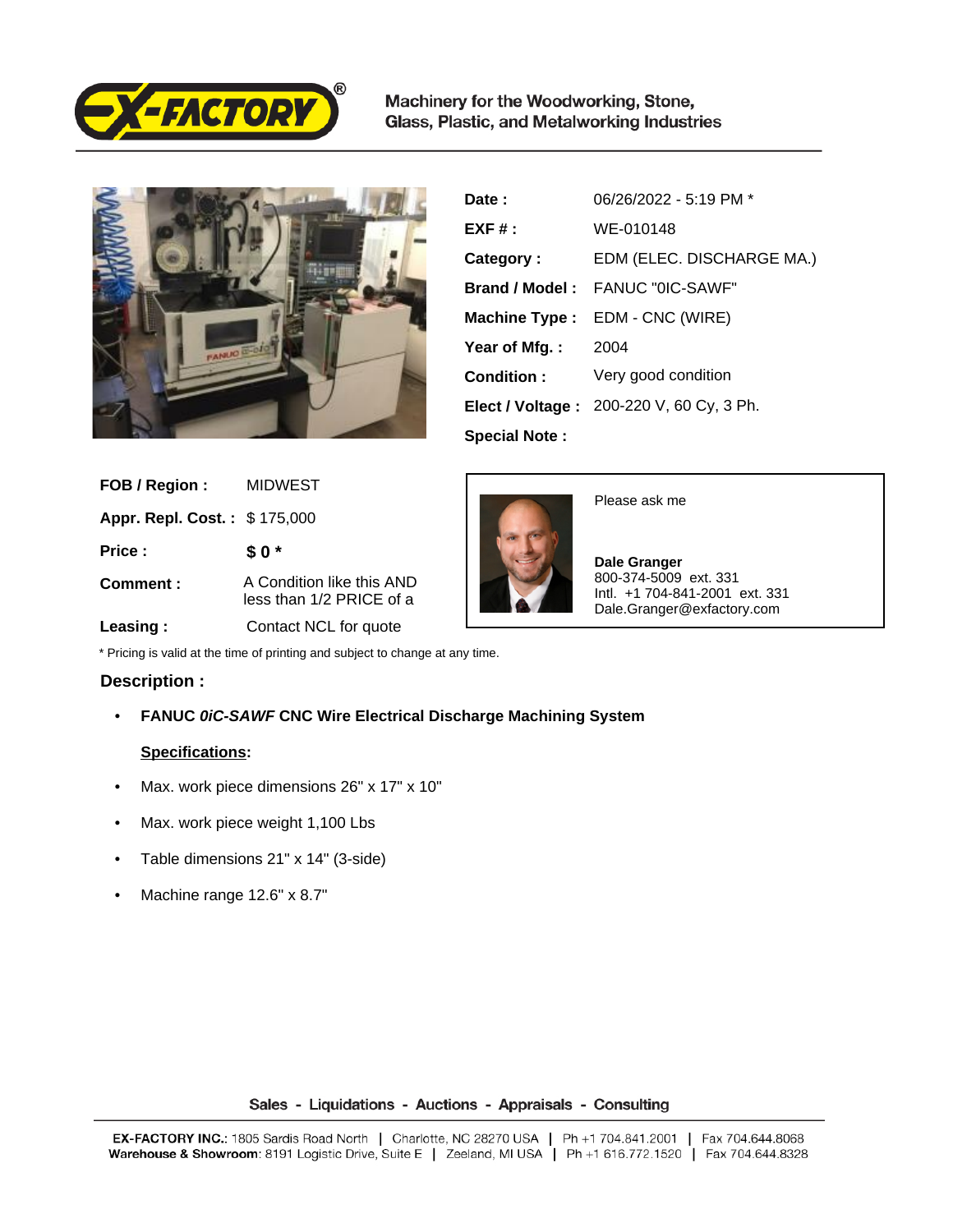

- $\bullet$  U/V travel  $+ 2.36"$
- Taper angle 30° @ 3.15"
- Wire diameter .004" .012" (.010" guides)
- Max. work piece AWF height 10"
- Cutting speed 28 IPH
- Machine dimensions approx 92" x 86" x 75"
- Machine weight approx 4,000 Lbs

## **Equipped with:**

- Fanuc CNC control
- Advanced remote pendant
- Submerged cutting
- Automatic wire threader
- Water chiller

Sales - Liquidations - Auctions - Appraisals - Consulting